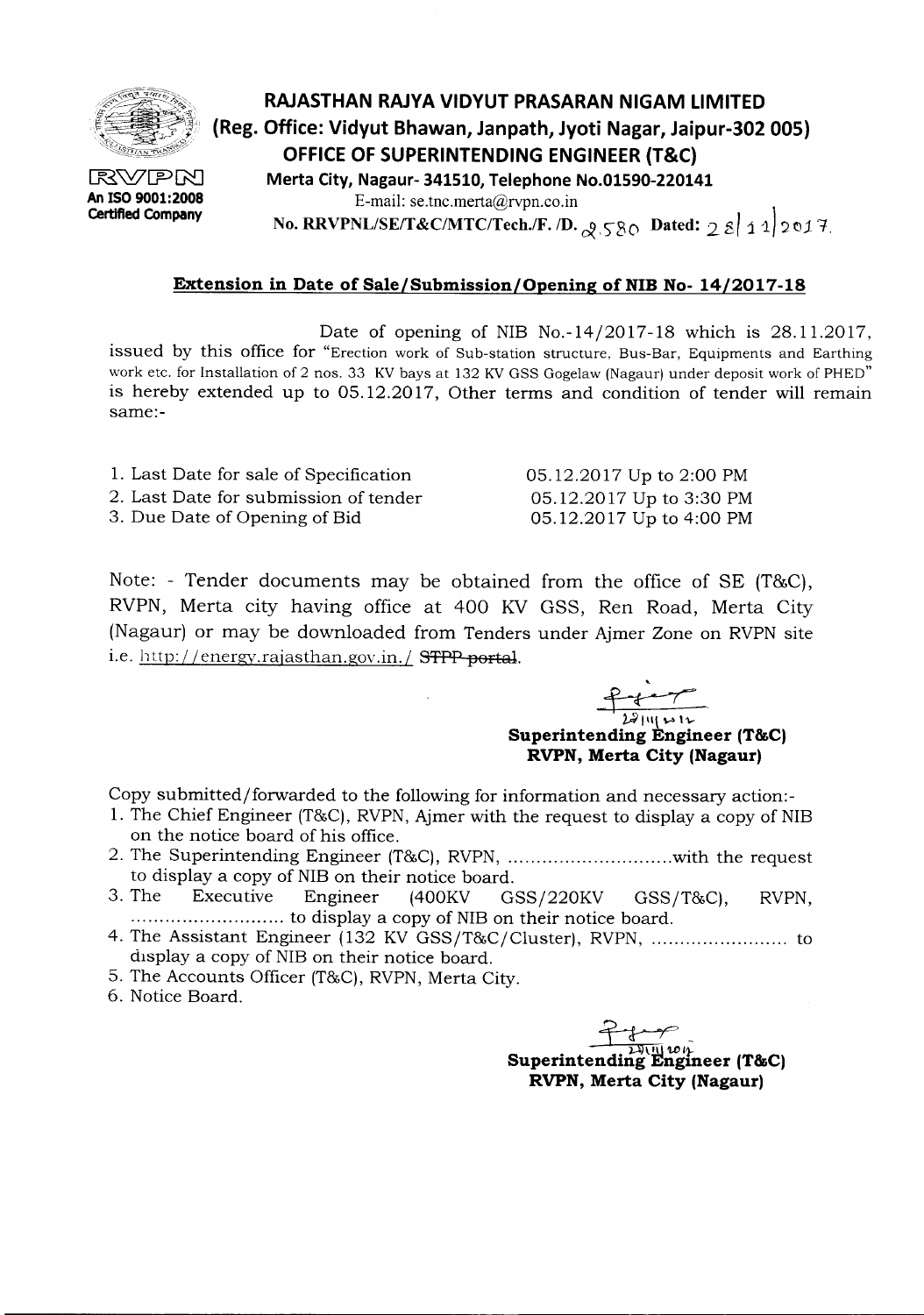

**RAJASTHAN RAJYA VIDYUT PRASARAN NIGAM LIMITED (Reg. Office: Vidyut Bhawan, Janpath, Jyoti Nagar, Jaipur-302 005) OFFICE OF SUPERINTENDING ENGINEER (T&C) Merta City, Nagaur- 341510, Telephone No.01590-220141**

E-mail: se.tnc.merta@rvpn.co.in .

**No. RRVPNL/SE/T&C/MTC/Tech./F. /D.**  $_{\mathcal{S}}$   $_{\zeta}$   $_{\mathcal{S}}$  {  $_{\zeta}$  dated:  $_{\mathcal{S}}$   $_{\mathcal{S}}$  | 11  $_{\mathcal{Q}}$  017.

## **Extension in Date of Sale/Submission/Opening of NIB No- 15/2017-18**

Date of opening of NIB No.-15/2017-18 which is 28.11.2017, issued by this office for "Erection work of Sub-station structure, Bus-Bar, Equipments and Earthing work etc. for Installation of 1 no. 33 KV bay at 132 KV GSS Ladnu (Nagaur) under deposit work of PHED" is hereby extended up to 05.12.2017, Other terms and condition of tender will remain same:-

| 1. Last Date for sale of Specification | 05.12.2017 Up to 2:00 PM |
|----------------------------------------|--------------------------|
| 2. Last Date for submission of tender  | 05.12.2017 Up to 3:30 PM |
| 3. Due Date of Opening of Bid          | 05.12.2017 Up to 4:00 PM |

Note: - Tender documents may be obtained from the office of SE (T&C), RVPN, Merta city having office at 400 KV GSS, Ren Road, Merta City (Nagaur) or may be downloaded from Tenders under Ajmer Zone on RVPN site i.e. http://energy.rajasthan.gov.in./ **STPP portal.** 

> $\frac{1}{23|u|v|}$ **Superintending Engineer (T&C) RVPN, Merta City (Nagaur)**

Copy submitted/forwarded to the following for information and necessary action:-

- 1. The Chief Engineer (T&C), RVPN, Ajmer with the request to display a copy of NIB on the notice board of his office.
- 2. The Superintending Engineer (T&C), RVPN, with the request to display a copy of NIB on their notice board.<br>3. The Executive Engineer (400KV GSS/220K
- Executive Engineer (400KV GSS/220KV GSS/T&C), RVPN, ........................... to display a copy of NIBon their notice board.
- 4. The Assistant Engineer (132 KVGSS/T&C/Cluster), RVPN, to display a copy of NIB on their notice board.
- 5. The Accounts Officer (T&C), RVPN, Merta City.
- 6. Notice Board.  $\overline{a}$  b. Notice Board.

 $\frac{1}{20}$ 

**Superintending Engineer (T&C) RVPN, Merta City (Nagaur)**

**RWFR An ISO 9001:2008 CertIfted Company**